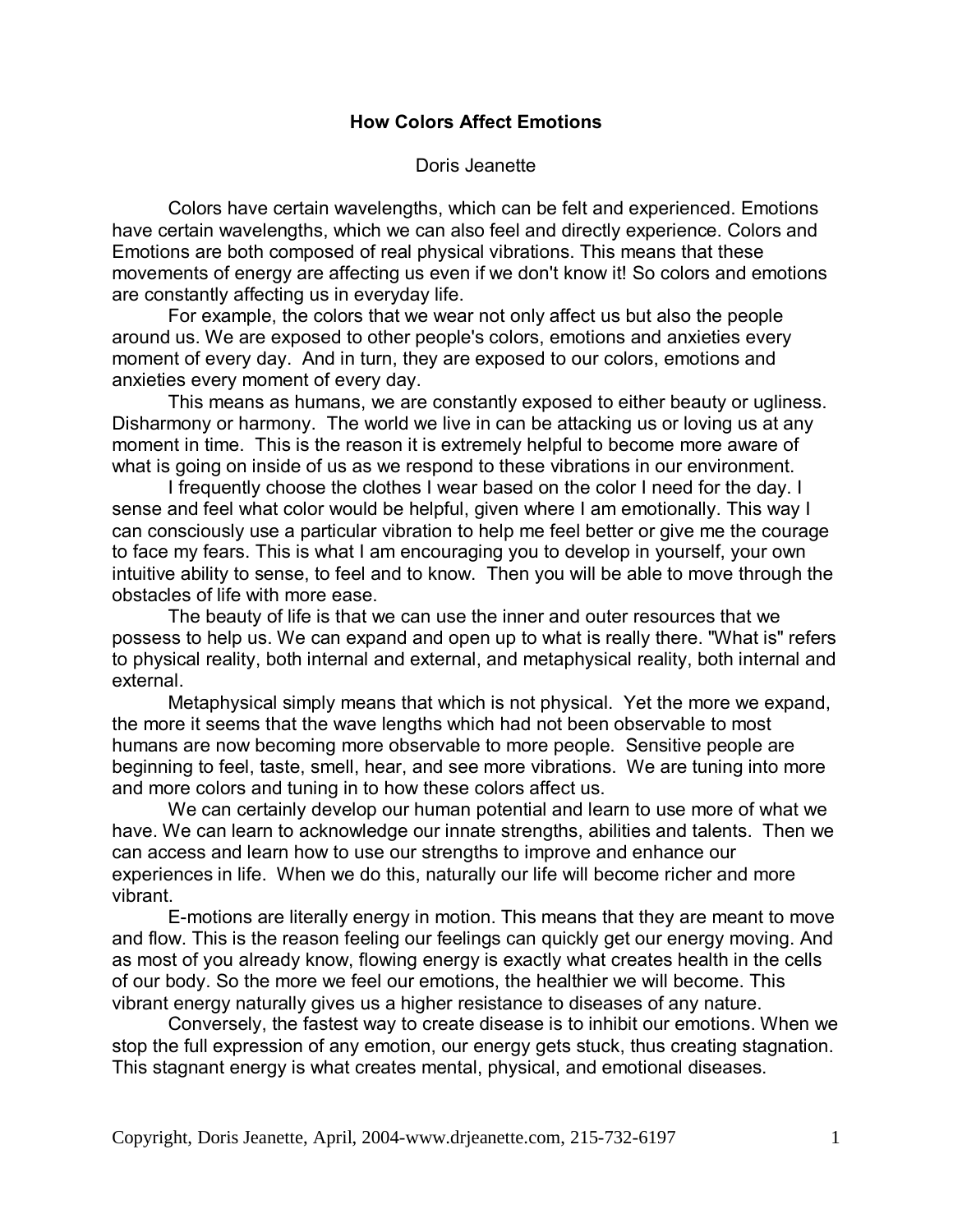# **The Importance of Flow**

When water stops moving in a pond, it becomes stagnant. This creates a situation ripe for disease and eventually death. Remember the old western American movies? They would show dead animals lying all around a "bad" watering hole while scary music played in the background. We got the message, "Beware, this water will kill you!"

This same principle applies to the human body. When we stop the natural movement of anything, we create an environment where mental, emotional or physical diseases can flourish. It is no surprise that the major aspect of ourselves that we have inhibited is our emotions. We have been conditioned to deny and depress our feelings from the moment of birth.

When we were children, our feelings were made fun of, put down, and punished by adults. People still say: "Don't be a baby;" Stop acting like a sissy;" "You have nothing to feel sad about;" "Don't' be so sensitive;" "Get over it; and "What are you scared of?"

And yet every day more research studies document what sensitive people have always known, that our emotions directly affect our physical and mental states of being. It is becoming increasing clear that our emotions need to be fully expressed in order for us to be healthy. Our physical health is totally depending on our emotional health.

Unfortunately we are *afraid* of our emotions because we think that our emotions will take us into an "Out of Control State." Even psychologists and body practitioners love to *talk* about emotions, but if their client start to enter the "feeling vibration" with them, their hands tighten up or they stop breathing. This is because they are afraid of their own feelings and emotions.

Many massage therapists and talk therapists have automatic, anxious responses, which they cannot conceal. Their breath and body clearly communicate how uncomfortable they are with feelings and emotions. When professionals become comfortable with their own feelings, then they will be comfortable with their clients' feelings.

Naturally, when we sense a psychologist or massage therapist's anxious response to our emotions, we hold our breath and we stop own feelings. We conclude that it is not safe to feel with that psychologist or that massage therapist ever again. We may also conclude that it is not safe to feel our own feelings period. If we do this, we are holding on to a false belief that will inhibit us for life.

E-motions are literally energy in motion**.** They are suppose to move, they must flow in order to maintain a healthy physical environment. We can learn to tell the difference between a real emotion from a stagnant thought by its energy. Authentic emotions and feelings move because they are full of vital energy. On the other hand, irrational, repetitive thoughts are what create stagnant energy. (For more information about the difference between thoughts and feelings study the audio material *A Natural Process for Opening the Heart* available at www.drjeanette.com)

We can even see the results of our emotional inhibition in big blaring ways. A good example of this would be when it becomes a cultural phenomenon. Imagine, as I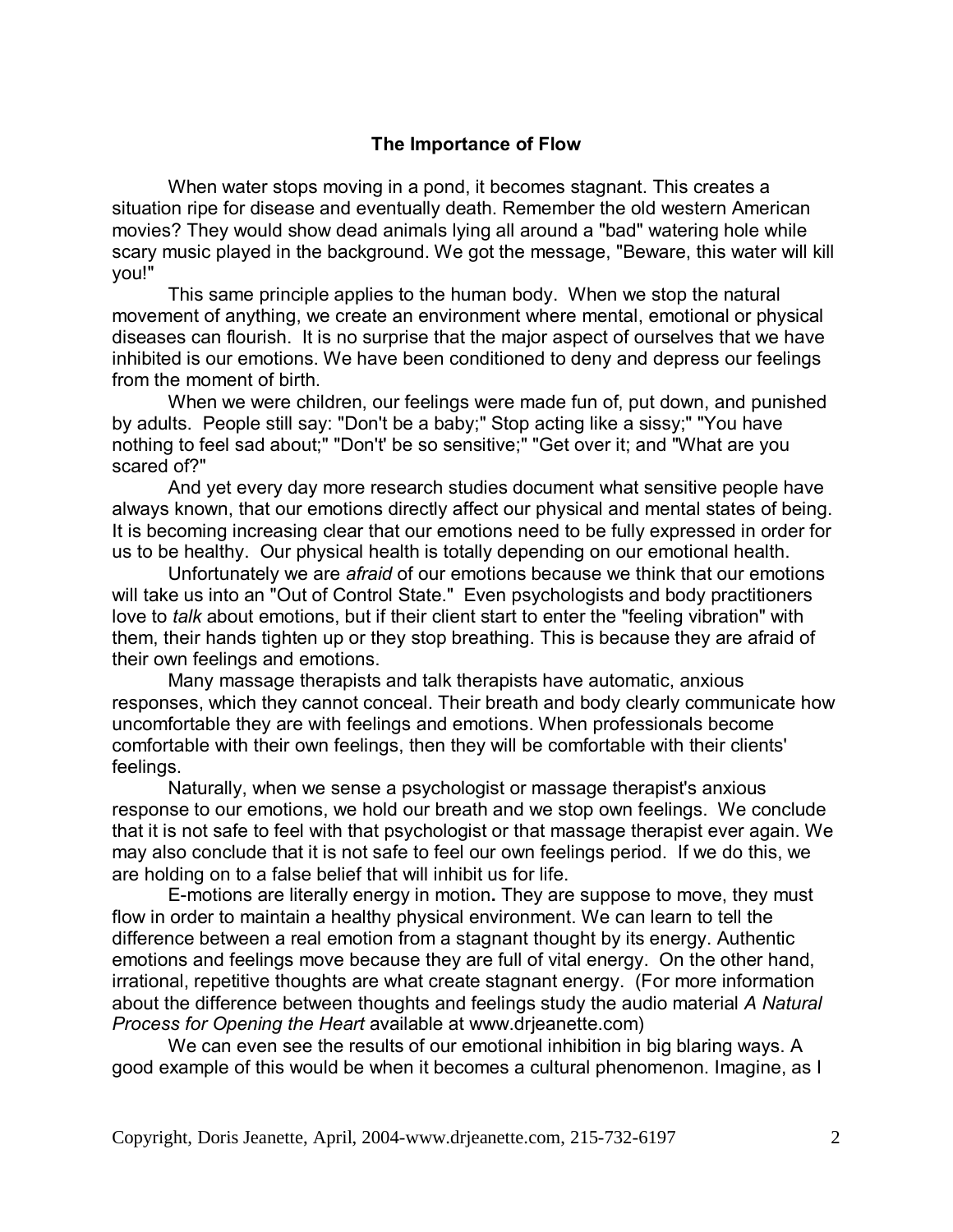did, when I recently saw the Greek countryside full of women, both young and old, dressed in black.

The dramatic view of black dresses dotted across the landscape for miles upon miles in the Greek countryside reflect an energy that is stuck in helplessness and pity. When we see this stuck, black mental state dominating a certain culture, we can understand why, as individuals, it is so hard to move our own helplessness and pity.

If Greek women were encouraged to fully express their grief, instead of being forced to wear black for long periods of time, they would move on to the next phase of their life. They would be stronger for the life experience of death, instead of holding on to the "sorrow" and not allowing it to move. Black is a lack of color and in general it reflects a lack of emotions. (There is deep, velvet black that seems to have a piercing quality that is different from the emotion-less black.)

If we let our emotions flow, we will feel different very, very soon. We will move and change. For example, one always feels better after a good, healthy cry. From our bone cells to our brain cells, we need this e-motional energy flowing through us in order to be healthy**.** This juice is what creates our vibrant moments!

 So whatever emotions and feelings we have, it is best to allow them to flow. Feelings are not good or bad, they simply *are!* Just like the weather-- sunny today and partly cloudy. Metaphysicists say that our emotions affect the weather. I would say, we definitely affect the weather and it definitely affects us! My singing teacher used to say choirs were always "off key" on rainy days! Interesting to ponder and consider how we do affect the whole and the whole affects us. For indeed we truly are one.

# **Emotions Are Colors**

Colors are one of the most exciting experiences in life on planet earth. We can physically resonate with colors, just as we can tune into the physical vibrations of our emotions. Colors operate both at the physical and metaphysical level. Emotions operate at both the physical and metaphysical level.

Colors and emotions are inseparable because they are the same sort of energy. People, who can see the energy field, literally see our emotions *as colors.* In some ways, some very physical ways, our emotions are composed of colors. What they see are puffy, little clouds of colors hanging in the air all around us. These mists of "color balls" and "color clouds" generally hang out in what is called our emotional body in our energy field. Our emotional body exists about a foot and a half away from our physical body.

What this means is that our emotions actually determines the colors that exist around us at any point in time. So if we want to know what we are feeling, the colors that are around us are continuously communicating what is going on with us.

The fact that our emotions are colors also means that colors have a profound affect on our emotions very moment of every day. As mentioned before, we can consciously use color to help achieve emotional health. We can use colors to help us break loose the sticky, stuck energy that is in our energy field and in our body.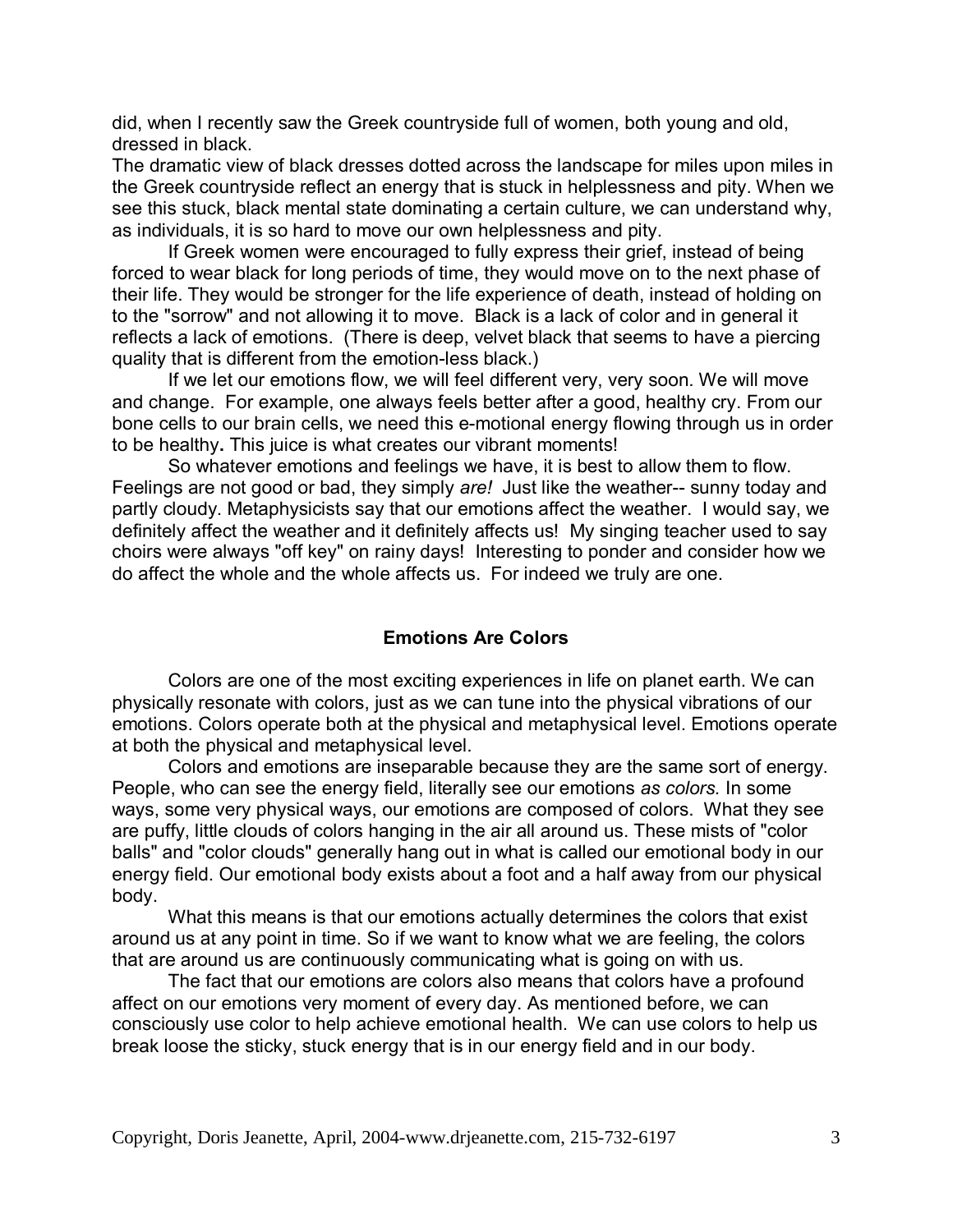A person who is strongly attracted to color is naturally emotional. Our emotions are what give color to our lives. Without a doubt, an emotional person is colorful. Our emotions and colors have a profound affect on us every moment of every day.

This dynamic energetic exchange between colors and our emotions is occurring all the time. We can claim much more of our power and energy if we tune into this vital energy and become conscious of how it affects our emotional self. An investment in our colorful, emotional self is the best investment we can ever make in life.

#### **The Vibrant Moment**

Since colors, sounds and emotions are all vibrations, they can be physically felt in our body. Our body is like a tuning fork, picking up the frequency of the colors and emotions inside and outside of us. Even if we are not aware of them, we are still affected by the energy.

Our body resonates with our emotions, just as it resonates with sound and color. For example, just as one turning fork begins to resonant with another turning fork that is all the way across the room, so too we can tune into the colors and emotions that exist in our world.

This explains why sensitive children and sensitive people have the ability to know what other people are feeling. They automatically tune into the emotional energy and begin to resonate with these vibrations. Sensitive people can feel the emotional and physical vibrations that people are expressing and inhibiting. We can sense the energy of inhibition as well as the energy of expression.

This is the primary reason certain people and children have a difficult time adjusting their nervous systems to the many disharmonies vibrations that exist in our world. This show us why it is so important for sensitive people and children to learn to live in their emotions so that they can transform what appears to be a liability into an asset. Being sensitive is a powerful strength that we can learn to access and use for our benefit. When we do this, we will have vibrant moments frequently and live a rich and meaningful life.

Color adds depth, richness and spirit to each moment. When we are tuning into color, this gives us concrete feedback that we are alive. When we experience "a vibrant moment," the colors are *brighter, deeper and richer*. When we are full of life, colors jump out at us, as if we are seeing them for the first time. They hang like drops of dew upon the scenery and penetrate our body. If we let these vibrations penetrate us, we will become more connected to reality and be less isolated in our own world.

Obviously if we become more tuned into what we are feeling and sensing, we will have more power over what is going on inside of us and outside of us. We can increase our health and vitality by becoming more aware of how these colors and emotions are affecting us. And make conscious choices so that we create the outcome that we desire.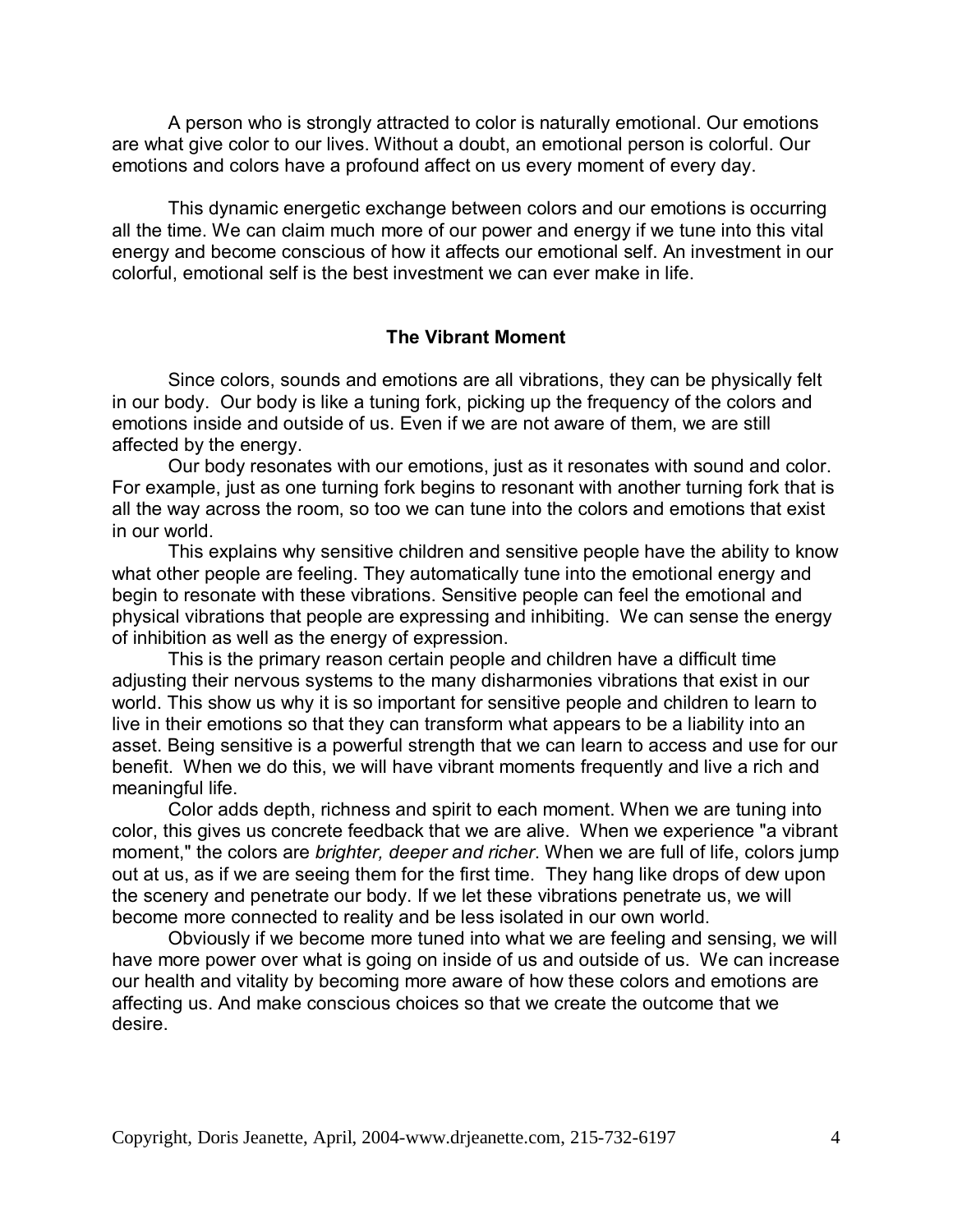## **Value Judgments**

What people do not seem to know or understand is that one color is not good while another color is bad. This is also true of our emotions. Emotions are all equal and they are all essential to the whole. There is not one emotion that is bad and wrong while others are good and right. This is a fundamental problem in how the world views emotions. They do not understand or grasp how imperative emotions are to our survival as a species.

Just as we need different colors at different times for different reasons, we also need different emotions at different times for different reasons. Each day and each moment is a different color. Each moment is a new and different emotion. As soon as we feel one emotion, it moves and changes into another one.

This is the reason it is so important to flow. There is not one color that we need to attach to or one emotion that we need to attach to. Each moment is a different reality and if we want to be healthy and happy we must learn to flow with each moment anew! If we want to be emotional healthy and physical strong, we will feel our authentic feelings and allow them to flow, as only they know how to do.

Feeling our real feelings is not only the fastest way to improved health, it is also the fastest way to open ourselves up to a transcendental state. I prefer to think of it as *the natural,* free-flowing state. In this state, colors are always brighter and clearer than in a mundane, emotional-less state.

We can tell how open and flowing we are by how we perceive colors. When they jump out at us, we are flowing! When we feel as if we are apart of the color around us, we are flowing. When we are not even aware of color, we are unconscious. We are in the ordinary, lackluster state of human existence. We are without emotions and we are without colors.

**Exercise:** Relax by breathing into your belly for a few moments.

Notice a color that you do not like. Look at it until you start to feel its vibrations in your own body. Notice anything that is happening in your body in terms of energy movement. Hot, cold, heavy, dense, light, flavors, texture-- notice all the physical factors.

Then check in with your emotional self to see what you feel emotionally when you are in the company of this color. See if there is a memory or some fascinating information in the emotion. Breathe and take your time. Notice subtle little things.

Now do the exact same thing sensing physical and emotional feelings with your favorite color. Breathe and take your time.

After you have finished with your favorite color, contrast the sensations between the color that you love and the one that you do not love and see how they feel different to you. Notice the information in your body and in your emotions.

Also notice if you feel differently at the end of the exercise than you did at the beginning. Your emotions can shift immediately so that by the end of this simple exercise your relationship to these colors might have transformed!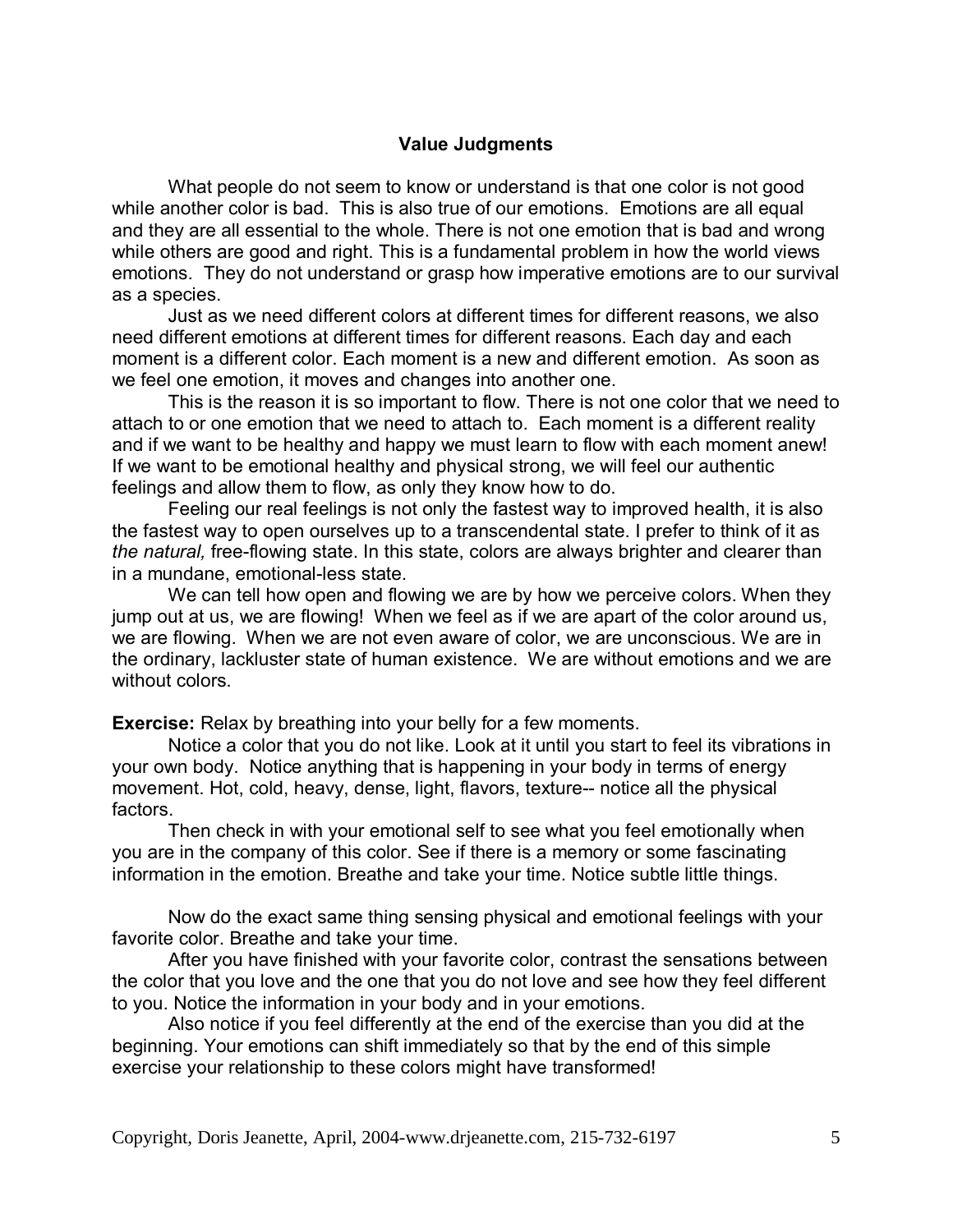The moment we pay attention to something we immediately begin to change it. So know that our process is always shifting and changing. Our relationship to colors and our emotions is always shifting and changing. This is the energy dynamic of reality which is so exciting and full of possibilities. We do not have to be stuck anywhere.

#### **Color Information**

Any colors that are missing in our body and energy field reflect an imbalance in our system. Any color that we feel uncomfortable with or reject indicates emotions we are rejecting. The emotions that we are rejecting indicate the parts of ourselves that we are not accepting and loving.

So notice the colors that you do not like and you will be aware of the emotions that you are avoiding. For example, if red makes you uncomfortable or if you don't like it, you are avoiding the emotions that red elicits in you.

Red is the color of action. It is the root chakra, the one that keeps us safe and secure. It is a Herculean, physical feeling." I exist, I am present, I am physical, I am strong. I am here to stay!" It is no accident that red is used in the military and in the "Red Light" district in town!

Many people are still extremely judgmental about red. "People who wear red just want to be noticed," is a statement I just heard at a party. Red is a strong vibration, so many people are afraid of it. It is an intense energy that is connected to our deepest and strongest desires.

 It is probably the sexual aspect of red that people are most afraid of, for it is our sexuality that has been the most wounded by judgments. When patriarchy wiped out the Goddess Societies, sex and women were thenceforth controlled. Suddenly everything feminine became less valuable. Unfortunately this has been going on for a few millenniums.

This is a fundamental reality that hurts both men and women to this day. We have trouble reclaiming our inherent power because healthy sexual energy is essential for life. All of the naturally strong feminine qualities must be present in both men and women for us to achieve healthy sexual flow.

All of the sexual diseases today and the disharmony between sexual partners reflect our immaturity. This immaturity is based on our inability to love our authentic sexuality. Instead of loving the real power that we have sexually, we are afraid of it and try to control it. If both sexes can learn to accept all of the colors, this would help. In this small way, we can help bring the feminine vibrations back into society.

Both men and women need to stop controlling and judging their emotions. We need to allow and feel and express our colorful emotions so that our feminine qualities become present in our everyday living. This will organically balance the "out of control" male energy on the planet that is currently destroying other humans and Mother Earth at an alarming rate.

Back to the color red. If we want to be hardy, we need red. Red vibrations are necessary for maintaining authentic self-confidence in the body. Without red we cannot be physically secure. We can experience an authentic sense of safety only when we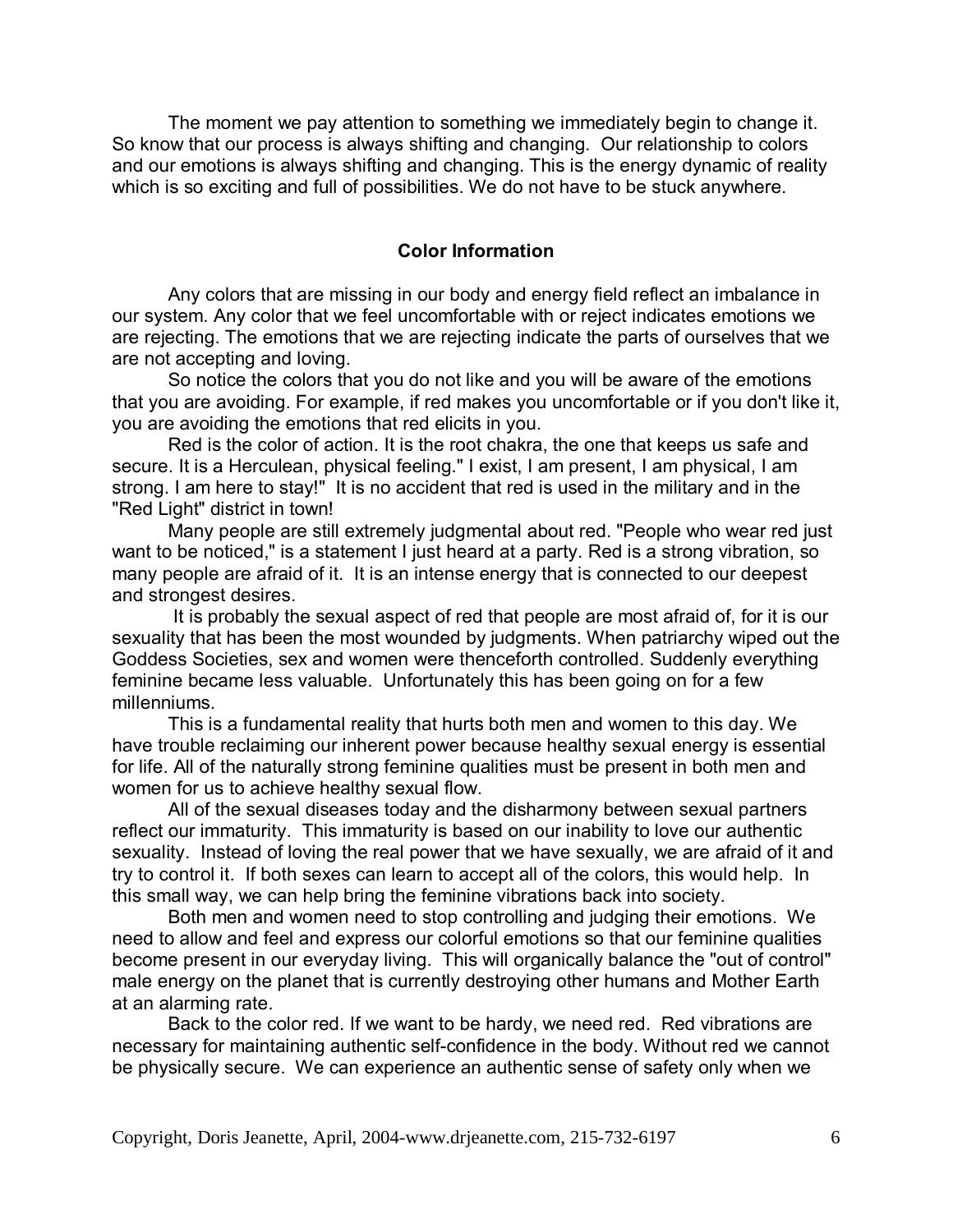become comfortable with red vibrations and allow our roots to be securely fastened to the earth.

Perhaps we could all wear *The Scarlet Letter,* which is an old American book about a woman who was sexual and consequently persecuted. She had to wear a Scarlet Letter printed on her bosom to show the whole world what a shameful, terrible woman she was to have enjoyed sex and loving! Of course the man with whom she enjoyed these pleasures with did not have to wear a Red Letter. Americans are world famous for being Puritans!

I have used red as an extensive example of how colors affect emotions. We have explored the important information that exists in our reactions to different colors. We can see that the more we know how colors are affecting us, the more we can access our strengths. Equipped with this knowledge, we can expand and enjoy more of our human potential.

### **What Each Color Means**

Each color has a different meaning at different times. This is the reason I am not going to tell you what each color means. For example, red can sometimes mean anger and sometimes it can mean hostility. Authentic anger is very different from the energy of hostility. Dark red means something different than light red. Murky red is different from clear red. And so on.

What red means at any point in time depends on the density of the red and the location of the red in our body and energy field. What red is really up to at any moment in time can mean one thing with one person and another thing with another person.

My red is different from your red. And what red means in the context of my energy field is different from what it means in the context of your energy field. So it is important for each of us to get to know red intimately for ourselves because emotions and colors are constantly interacting with all the other aspects of our mind, body and soul.

We need to remember that the meaning of what is happening is also constantly shifting. Physical vibrations and emotional vibrations are of course real, but our interruptions of what they mean at any point in time can be down right wrong. So be careful not to use other people's definitions and place them on your own emotions or colors. Instead learn to honor your unique perceptions. Get to know the truth about you.

There is a universal quality to red and that is what we can all perceive, as I am mentioned about the "red light district" and the military qualities of red. Yet there is always an individual meaning to the red that we encounter in each new moment that we need to respect.

I have learned about colors from Elias de Mohan, Director of The Foundation of Sound, Color and Vibrations and author of *SOUND, COLOR AND VIBRATIONS,* and Jack Schwarz, Director of Aletheia Institute and author of "*Human Energy System."* In addition I have read many other books that offer the standard color system that you will find in most chakra books.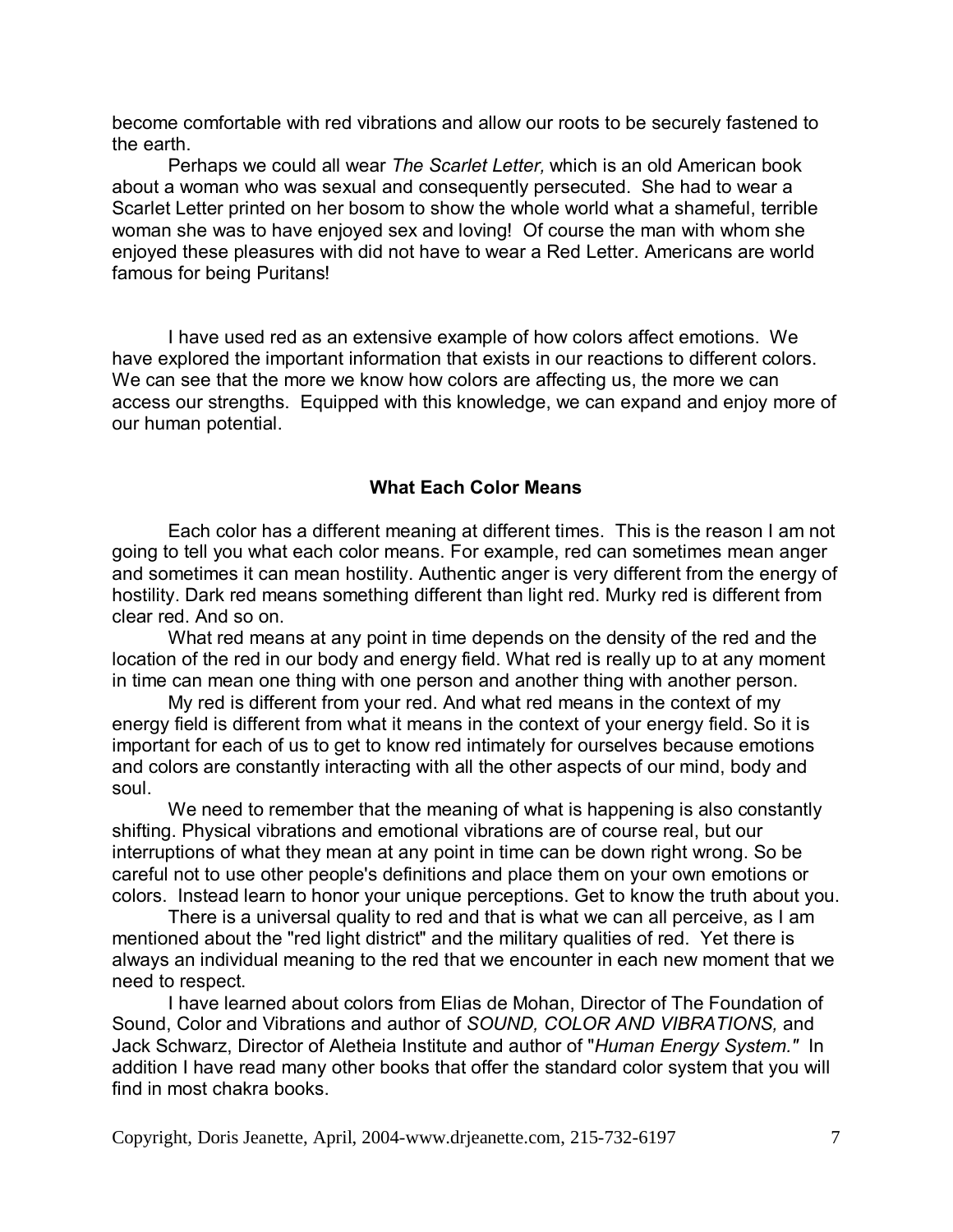From my studies, I have developed my own particular system, which I offer in *Exercises in Color and Sound to Awaken Your Senses,* which helps you explore your unique relationship to the six primary colors and the color white and the universal qualities of each color. (Order this booklet at www.drjeanette.com/marketplace.html)

My approach is very different, I do not want to tell you how each color affects you, I want to encourage you to be intimate with your own emotions and your own colors. Other people are frequently unknowledgeable about you so do not take what they say as your truth. Establish and trust your own knowings.

And as you will find, colors and emotions are always changing and evolving. What this means is that as we learn to live in the flow we will be very different human beings from what others have seen or have documented years ago! We are the future, not the past.

Always remember that each of us requires different colors at different times for different reasons. Each day and each moment is a different color or a difference set of colors. There is no *answer to hold on to*. Each moment is a different reality and if we want to be healthy and happy we must learn to flow with each moment anew.

#### **Sound**

Sound is a strong vibration that brought down the walls of Jericho. And Telsa, the genius who gave us alternating electrical currents in our walls (no, it was not Thomas Edison) also had a little tiny vibrator that was capable of disintegrating the walls of NYC's strongest buildings.

The truth is that with enough vibrations, anything can disintegrate. This means that our defensive, hard, dense, tough, frozen energy in our body and energy field can disintegrate when we allow our feelings to move naturally through us.

Sound affects physical matter just as color affects our emotions. This means that sound can change physical matter and this includes our body. This is exciting because we can then use sound to help transform our frozen energy into vital, flowing, healthy energy.

Naturally, sound and color are connected. Aleksandr Scriabin, a Russian composer and pianist, actually saw the colors that exist in sound. I first heard of this phenomenon in a graduate psychology class, which was taught by a scientist who was also a musician.

Synesthesia—from the Greek *syn*, for together, and *aisthesis*, to perceive generated a wave of scientific interest around the turn of the twentieth century. Scriabin even featured an organ that produced multihued light beams in his symphony *Prometheus, the Poem of Fire*. He was among the first to rigorously catalog his colornote associations. We will also begin to see, sense, feel, hear, smell, taste the colors that are in the sounds just like Scriabin did. And we can even feel the emotions that are in the colors.

This is how Isadora Duncan, Mother of Modern Dance, could dance the music exactly the way the composer felt it when he wrote it. Many composers told Isadora

Copyright, Doris Jeanette, April, 2004-www.drjeanette.com, 215-732-6197 8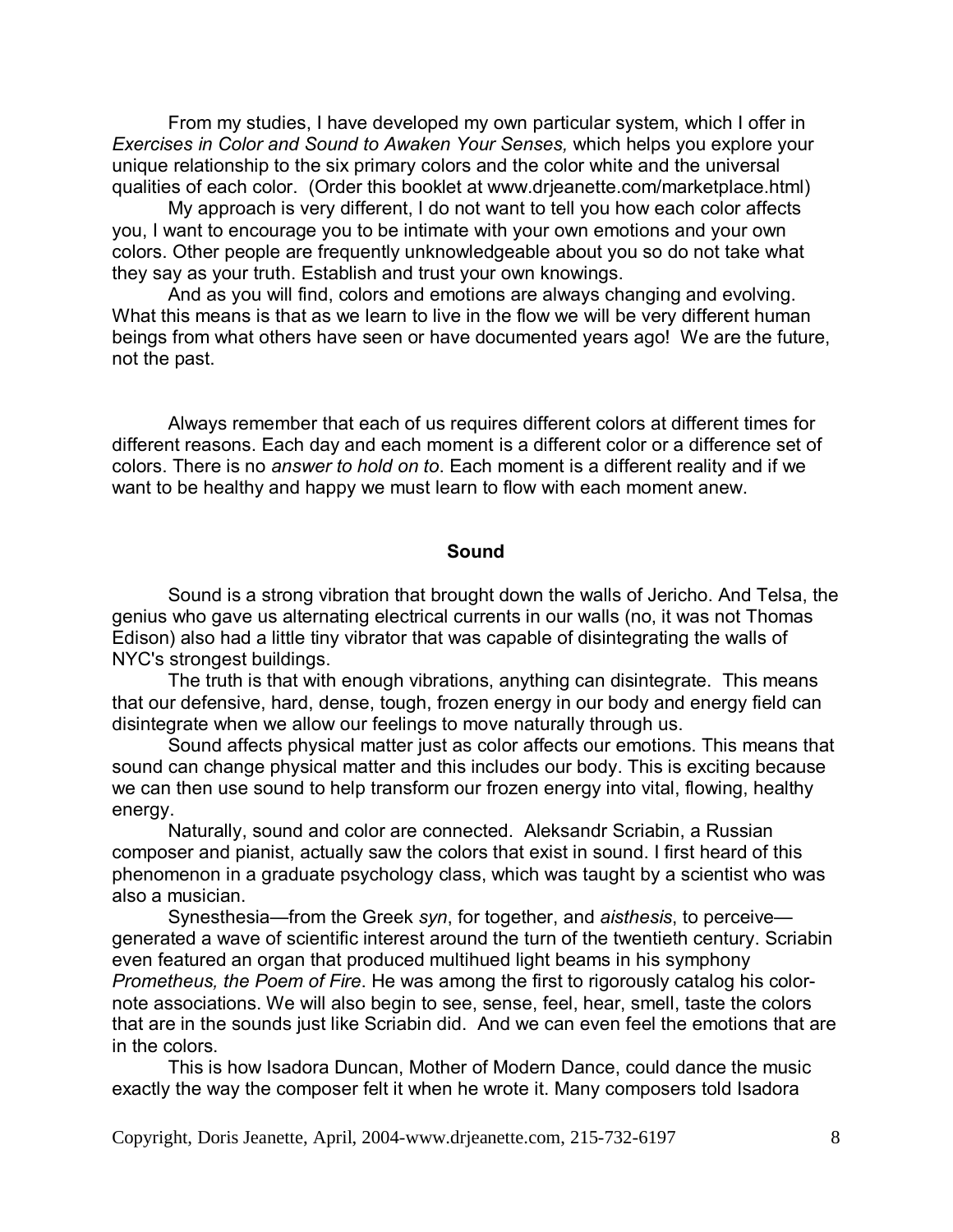when they saw her dance their music that she was expressing exactly what they had felt when they wrote the music. Now really absorb what I am saying here. It is profound.

Isadora danced by listening to the information that came through her solar plexus. Please read her autobiography, My Life, for more information. Her life is such an inspiration that her book was required reading for my New Psychology Class at the University for Global Well-Being in Sweden. In addition, she explains her dancing methods, which are extremely helpful, if we want to integrate our mind and body energy.

Isadora was able to feel the emotions that were in the colors that were in the sounds of the music. This means that she felt the music as it moved through her solar plexus, sensing the colors, sounds and emotions all at once.

She had learned to keep her body free and open so that as she felt these energies move through her, her body moved spontaneously. This means that she was freely expressing the information in the energies. He body was an instrument that was literally, playing the music. Her body was expressing what was in the music. She was doing this by feeling it. She sensed the vibrations that were in the music.

She allowed her body to freely express the music as it moved through her. Consequently, the result was that her body movements were expressing the same feelings that the composer had felt when he wrote down the music! What went into the music, came out of the music. Two different people were experiencing similar emotions. The people in the audience were also able to experience the same emotions in their own body as they watched Isadora express them.

Doesn't this give you Goosebumps! This is the reason she is my Spiritual Mother. For those of you who are sensitive, your body is capable of sensing the realty that exists all around you. Develop yourself and know that you will be the way shower for others.

These kinds of experiences are what we all can look forward to as we start to feel and open up, allowing more energy to move in and out of us. Lucky for all of us, as we expand, we can consciously use sound and color to break up and move our stagnant energy.

Sound can change the energy of our body, quickly and effectively. This is the reason harmonious music has such a powerful affect on us. Use it to remind yourself of who you really are and use it to grow into more of who you are.

Suggestion: Start to notice sound and how it affects you and effects you. How close are you to the sound? Where does it seem to be? Do you sense any colors? Listen to your favorite music. How do you feel? What colors are in the sounds? Where in your body do you sense the vibrations of the music?

\*\*\*\*\*\*\*\*\*\*\*\*\*\*\*\*\*\*\*\*\*\*\*\*\*\*\*\*\*\*\*\*\*\*\*\*\*\*\*\*\*\*\*\*\*\*\*\*\*\*\*\*\*\*\*\*\*\*\*\*\*\*\*\*\*

For more about Nikola Tesla: http://www.neuronet.pitt.edu/~bogdan/tesla/

#### **Conclusion**

I am going to leave you by sharing one of my greatest Color Trips. It was at the Philadelphia Flower Show courtesy of the white tulips from Holland. I had always known